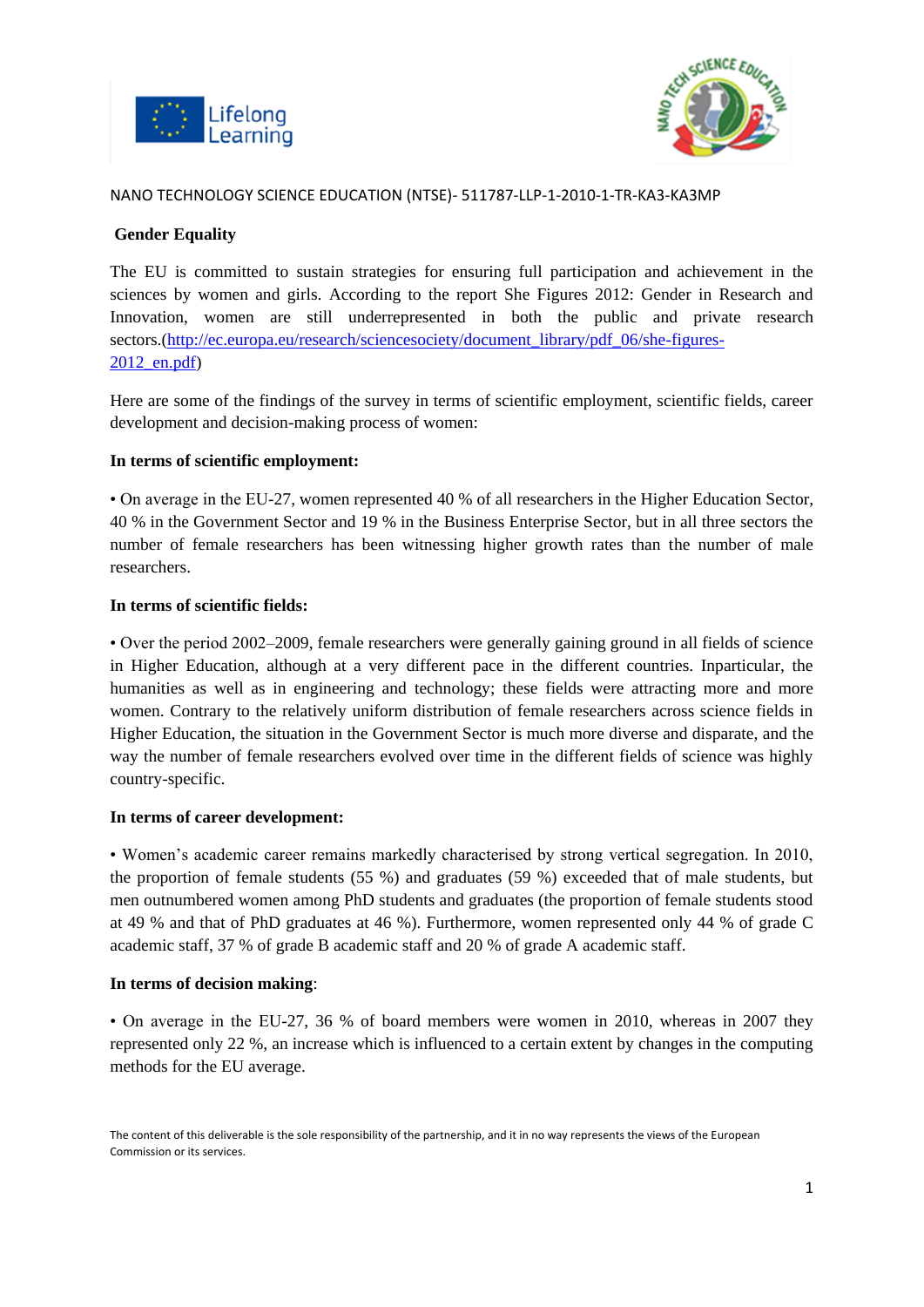



#### **Differences in boys' and girls' way of learning / behaviour – Classroom Practices**

According to the literature (UNESCO Guidelines for Mainstreaming Gender in Literacy Materials, PREMA project, TWIST project, PRAGES project, Equity Initiatives for Science and Mathematics), the learning behaviour of girls and boys differs. While the variance might be partly due to biological factors, current research focuses on behaviour aspects in teaching / learning. The genders are likely to process information and behave in a classroom in different ways.

Boys take a more abstract and holistic approach, are more receptive to symbols and formulas and because competition seems to be a good motivator for them to learn, they are often more competitive in their behaviour. Girls, on the other hand, tend to process information more sequentially and systematically; they are more linguistic, have a greater eye for detail and find tangible and concrete examples more appealing.

It is important to note that these differences are generalized for all boys and girls, based on research results. There will always be exceptions. Every child is different. Variations in the way children learn are found not only between the genders, but also within them. However, when teachers are aware of the general differences between boys and girls and know how to respond to them, the education of the whole class could be significantly more effective. We therefore need to acknowledge and encourage both ways of learning. Not only by differentiating the way we teach boys or girls, but by integrating both ways of learning into our teaching methods. In addition, teachers should be aware of their own ways of learning. Just like their students, male and female teachers may have a more "boy-like" or "girl-like" way of learning – which could make their teaching methods more suitable for either boys or girls. It is important to understand that a teacher's way of learning and a teacher's preferred teaching methods may not suit all students.

#### **Classroom Practices**

A short outline of issues to be attended in Student/Teacher interaction is presented here below:

- Give equal attention to girls and boys. Call on girls as often as you do boys ask boys and girls questions which are equally demanding.
- Have high expectations of both male and female students. Do not encourage learned helplessness by over-nurturing the girls.
- Encourage girls to be active learners by using manipulative and providing hands-on learning experiences.
- Use gender-free language in classroom discourse. Eliminate sexism in your use of language.
- Use quality, precise feedback to girls' as well as boys' answers not just a nod or a "good."

The content of this deliverable is the sole responsibility of the partnership, and it in no way represents the views of the European Commission or its services.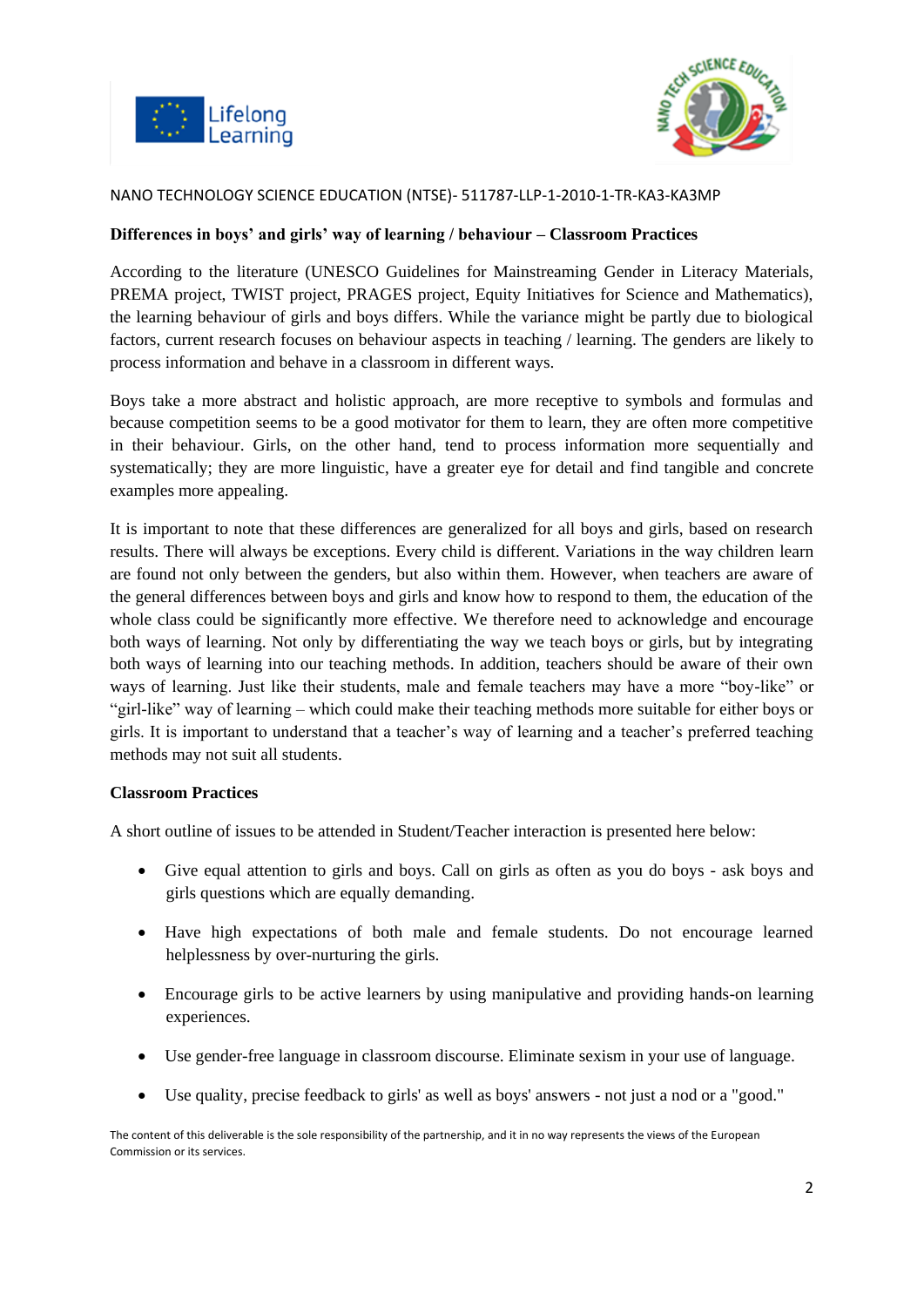



- Make eye contact with all students and call them by name.
- Understand that girls generally begin processing information on the brain's left, or language, side. So, girls deconstruct science concepts verbally. Looking at something on a board or screen is not enough. They need to unpack the problem using language. They need to "talk it through".
- Provide adequate wait time, perhaps 3 or 5 seconds, before calling on a student to answer the question. Females often wait until they have formulated an answer before they raise their hands; boys often raise their hands immediately and then formulate an answer.
- Have girls read instructions aloud. When girls eventually perform science experiments, even when the project is relatively easy, this will help them break down the steps involved. It also helps with deconstructing more elaborate math problems down the road.
- Never tell girls the answer. The point of science is not so much to get the answer but to figure out how to get it. The more you do for your students the more you short circuit their selfesteem. If they are stuck on something, keep asking questions.
- Do not interrupt girls or let other students do so.
- Refrain from recruiting students to perform classroom "chores" based on traditional gender roles. Do not ask only boys to assist in carrying boxes and girls to clean the bookshelves.

As for the Lesson Planning/Classroom Management the following issues should be considered:

- $\triangleright$  Emphasize that we live in a scientific world. Girls can be increasingly resistant to the idea of "science" as a standalone subject until they reach middle school. When the same scientific principles are presented to them as "social studies", they become invariably receptive and energetic students.
- Raise the "fun-factor" in science lessons by e.g. including games, by offering a variety of teaching methods and by relating the subject matter to students' interests. For example, interactive teaching methods have proved efficiency in preventing gender gap in science teaching.
- $\triangleright$  Avoid gender -based stereotypes in the educational activities, experiments, teaching materials and teaching programmes. Give equal attention to girls and boys – giving boys and girls tasks which are equally demanding.
- $\triangleright$  Balance cooperative and competitive activities. Most girls learn more readily in cooperative situations.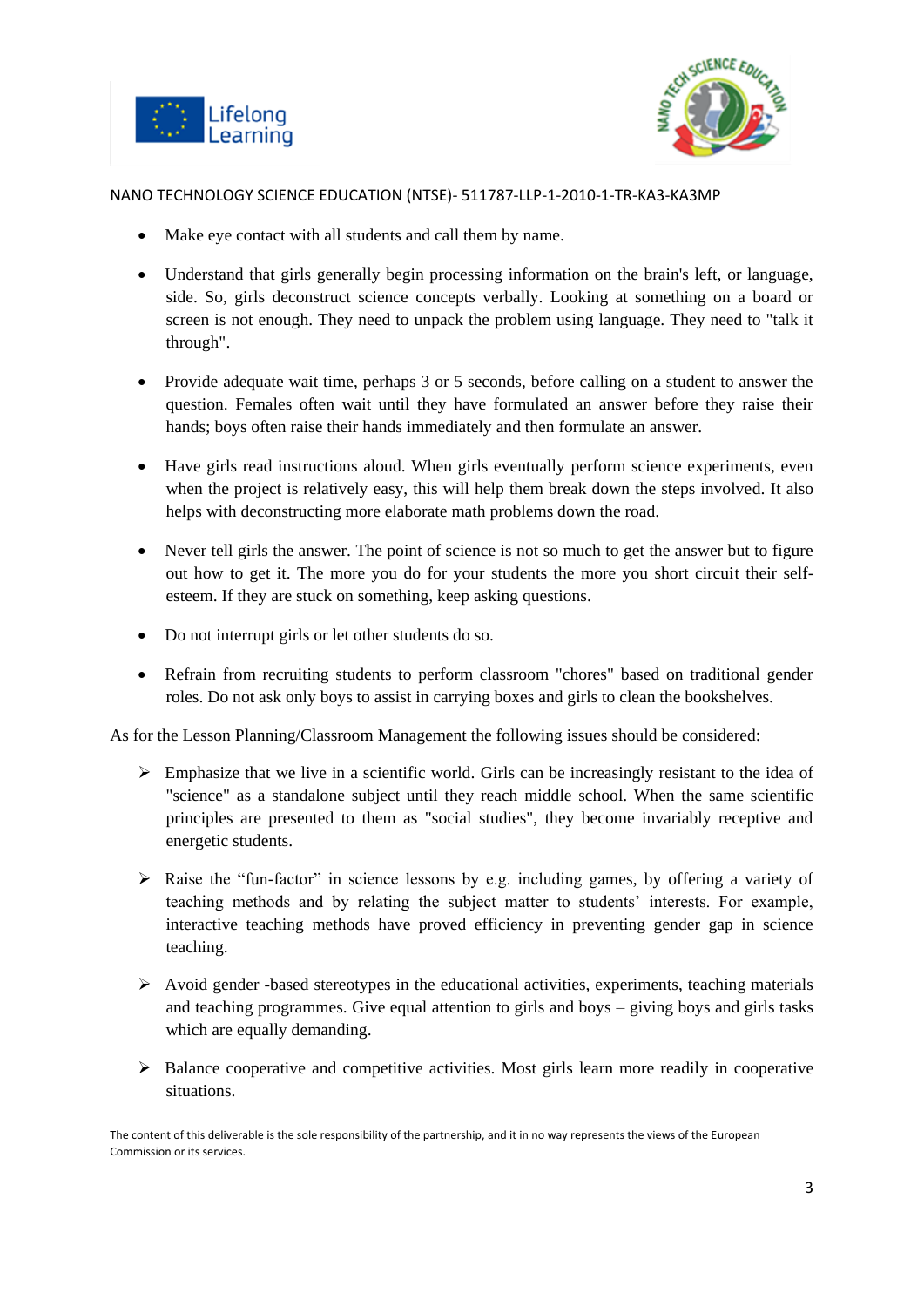



- $\triangleright$  Establish rules for participation and rotate jobs within each group.
- $\triangleright$  Give girls an equal amount of assistance and feedback. Boys usually receive more help and praise that builds self-esteem.
- $\triangleright$  Stress safety precautions instead of dangers for certain activities such as laboratory experiments.
- $\triangleright$  Avoid the digital gender gap by encouraging equity in ICT use. Insist that girls as well as boys learn to set up and use all electronic equipment.
- $\triangleright$  Address inappropriate behaviour with a fair and respectful attitude, regardless of gender, race, ethnicity, or socioeconomic class of students.
- $\triangleright$  Use computer and lab partners. Again, most girls work better in cooperative groups or teams.
- $\triangleright$  Provide female role models. Girls need to see females in certain professions or career choices in order to visualize themselves in the same or similar roles; whereas boys need only to hear about certain roles to imagine themselves taking place in those same roles.
- $\triangleright$  Provide learning experiences for girls to develop spatial visualization skills. Create an attractive classroom environment. Girls learn better in an aesthetically pleasing environment.

#### **GENDER EQUALITY IN THE CONTEXT OF NTSE**

The project is aware of the European priorities and tendencies concerning the science education in

|                 | <b>GENDER</b> |             | <b>TOTAL</b> |
|-----------------|---------------|-------------|--------------|
| <b>COUNTRY</b>  | <b>FEMALE</b> | <b>MALE</b> |              |
| <b>BULGARIA</b> | 6             | 13          | 19           |
| <b>GREECE</b>   | 14            | 13          | 27           |
| <b>ITALY</b>    | 28            | 16          | 44           |
| <b>ROMANIA</b>  | 20            | 8           | 28           |
| <b>TURKEY</b>   | 31            | 48          | 79           |

girls. That is why it defines as its objectives to apply gender equity sensitive approaches and pedagogies toward teaching/learning about nanotechnologies. NTSE Team has paid strict attention to balance the number of participants while designing the national and international events. These are the figures based on the numbers of female and male participants of NTSE Project test implementation period, poster competition and science camp. The data for the test implementation period is not shown on a table due to the fact that the implementations still continue. However, special attention is paid to keep number of male and

female participants in balance.

Table 1: The number of participants for the poster competition based on gender